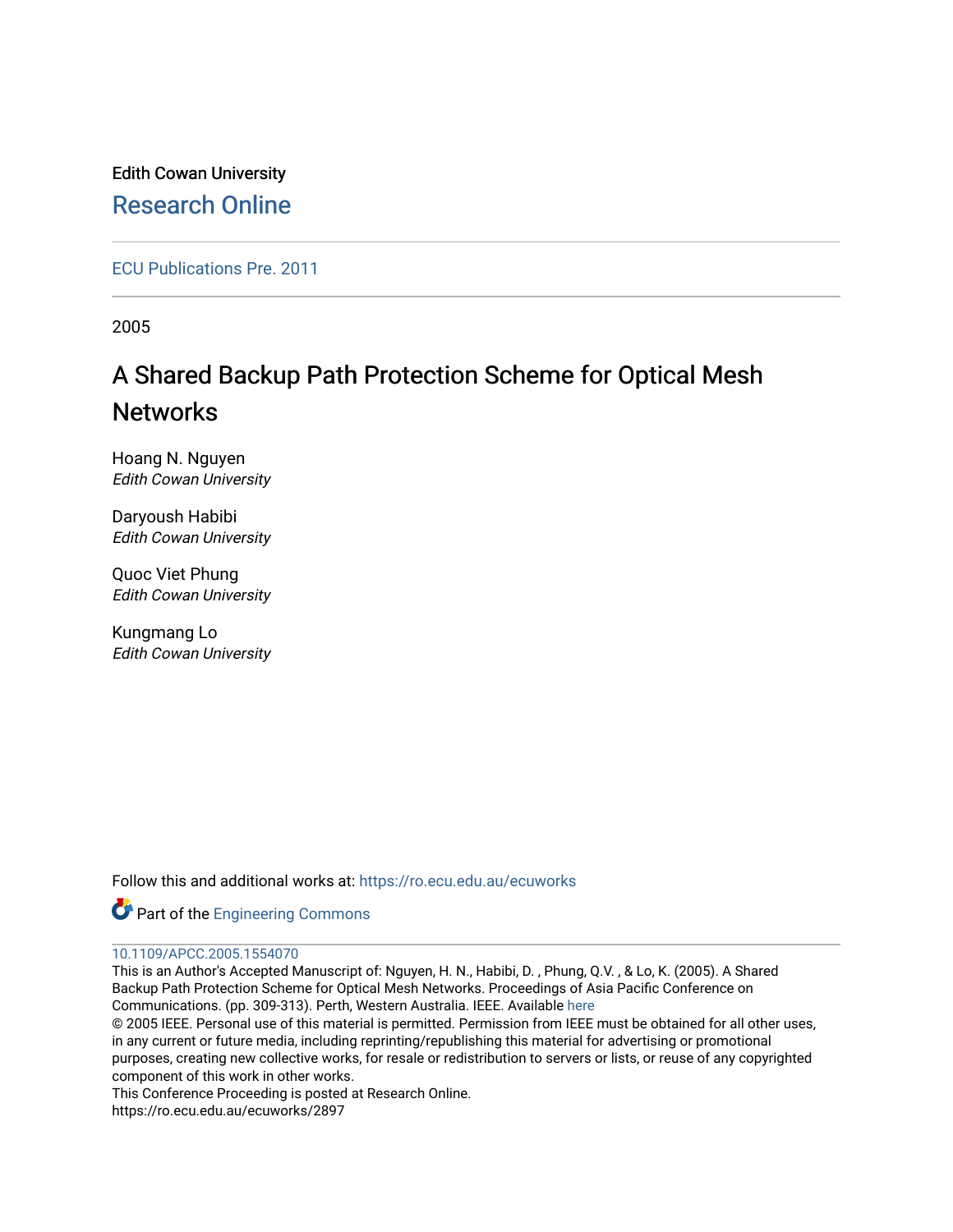# A Shared Backup Path Protection Scheme for Optical Mesh Networks

Hoang N. Nguyen, Daryoush Habibi, *Senior Member, IEEE*, Quoc V. Phung, Kungmeng Lo SCHOOL OF ENGINEERING AND MATHEMATICS EDITH COWAN UNIVERSITY JOONDALUP WA 6027 AUSTRALIA

*Abstract*—We propose a new heuristic ILP model for share backup path protection (SBPP) scheme of mesh networks, which used the sets of disjoint-joint primary-backup path candidates of using path-pair candidates. The solution of the model is near optimal and provides all the routing details of demands as well as the sharing information between backup paths, and also simplifies the wavelength assignment problem if the wavelength continuity is a consideration. The new entities are introduced into this model that allow to control the the resource utilization as well as congestion level of the network for optimization purposes and the pre-processing of data offers more control in properties of the path candidates.

#### I. INTRODUCTION

Protecting Networks against the failures of physical components is a crucial task in network design and development. This is particularly important with networks employing wavelength division multiplexing (WDM), which offers terabit/second data channels over the fiber infrastructure. Survivable networks can be defined as networks that can continue functioning correctly in the presence of the failures of network components [1].

Optical mesh networks are becoming more wide spread due to the facts that they use much less resource compared to ring networks, and can satisfy the growth in demand of data communication, by integrating new technologies into the networks that help reduce the response time gap between mesh and ring networks.

The survivability at optical layer in mesh networks is based on two paradigms: *path protection/restoration* and *link protection/ restoration*. Protection and restoration are generally different in the timing of when the alternative paths are established, statically in design time for protection mechanism or dynamically after the failure has occurred for restoration. There are basically two types of resource allocation in network protection schemes: dedicated or shared. Studies of survivable mesh networks have shown that SBPP schemes offer the highest resource efficiency compared to others [1], [2], [3], [4]. However, due to the capacity sharing between backup paths, SBPP schemes generally have greater complexity in term of modeling and computation. Currently, there are three different approaches to the capacity allocation modeling for SBPP: *non-joint SBPP , joint SBPP* and *joint SBPP design with wavelength assignment* [5], [6]. In the first approach, the Non-Joint SBPP has to admit the possibility of the infeasibility in finding the backup routes for the given primary routes. The third approach involves wavelength assignment problem, thus

the model is very complex and has a large number of variables/ constraints, especially, due to the wavelength continuity requirements absence of wavelength converters, large number of wavelength channels may have to be installed. Therefore, this model can practically be applied only to networks with no more than 10 nodes [6].

In this paper, we propose a new alternative joint SBPP model, which employs a minimum set of disjoint-joint primarybackup paths set of demands. The solution of this model provides all the routing details for each connection in a given demands as well as sharing details between backup paths of demands. The rest of this paper is organized as follows: in Sec. II, we describe the general ILP model for link-path formulation; Sec. III, introduces the heuristic SBPP model based on minimum set of disjoint-joint primary-backup path pairs; simulation results are presented in Sec. IV; Sec. V summarizes some remarks and conclusion from our work.

#### II. BACKGROUND

An optical mesh network using a large number of wavelengths, usually includes Optical Cross Connects (OXCs). Each OXC switches the optical signal coming from the input fiber link on a wavelength to an output fiber link with the same wavelength (or different wavelength if the OXC is equipped with a wavelength-converter). Thus an optical channel established over the network of OXCs is the lightpath, in some papers referred to as *λ*-channel, which may span over a number of fiber links (physical hops). In the absence of wavelength converters, a lightpath is associated with the same wavelength on all hops that the light pass through (referred to as *wavelength continuity constraint*). If wavelength converters are used, different wavelengths may be used on each hop to create the lightpath. In this paper, we assume that the system either has enough wavelengths or wavelength converters are installed, hence wavelength continuity constraint is not considered.

#### *A. General mathematical model for network's traffic routing*

There are two basic types of network routing models known as Link-Path formulation and Node-Link formulation [7], [8]. The Node-Link model usually has a larger number of variables and constraints than the Link-Path model, thus has a greater complexity. However, the Link-Path model requires preprocessing of data before being implemented, such as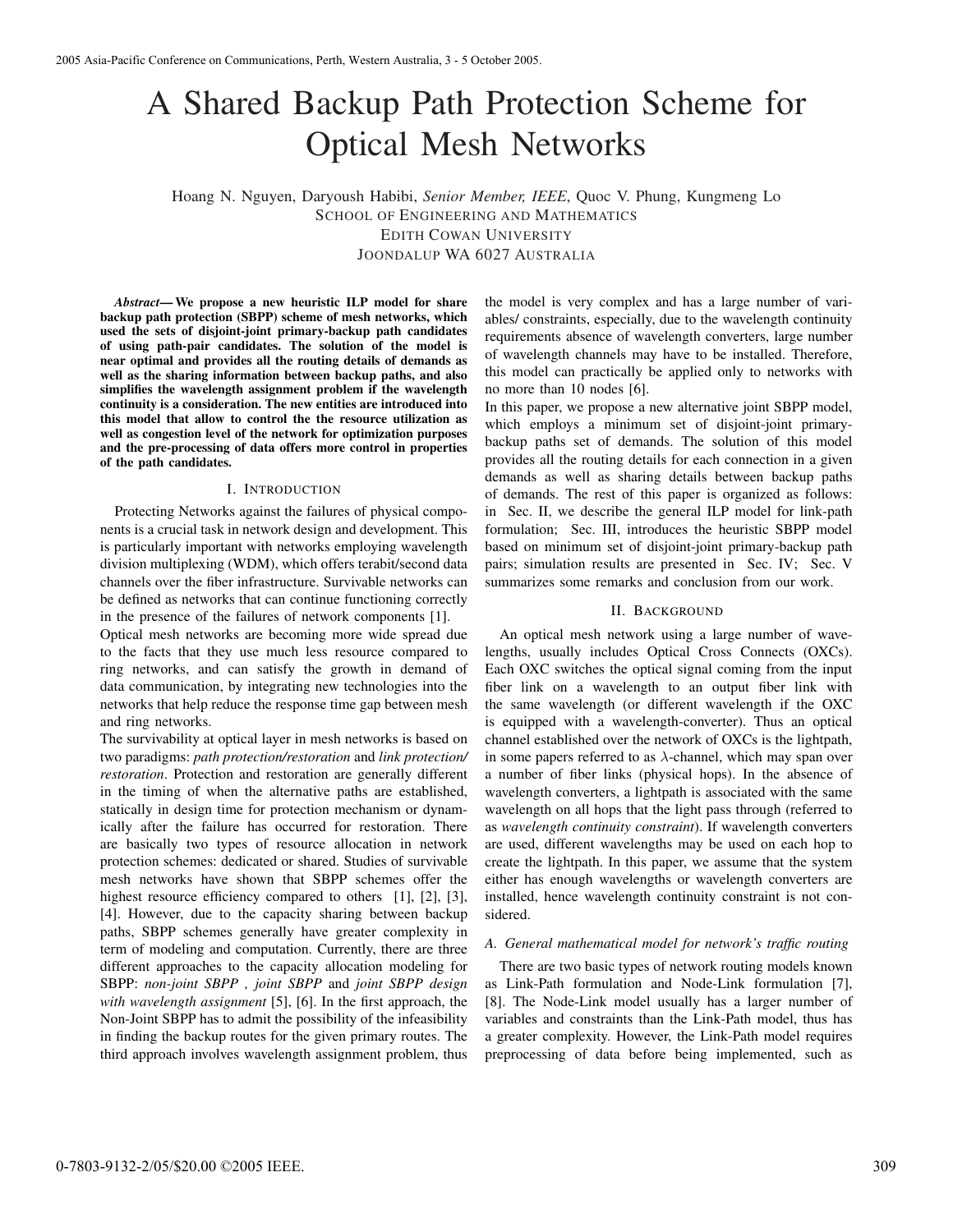computing sets of candidate paths for the traffic demands. More details about Link-Node model can be found in [8]. The new SBPP model introduced in this paper will be based on the above Link-Path formulation due to the following advantages it provides:

- The pre-processing data allows the properties of path candidates to be controlled , eg. limited number of hops, path cost.
- The model can easily be extended further for dedicated protection, SBPP application.
- The size of the model is small in terms of variables and constraints.

Typical Link-Path model is as bellows:

Model 1: General Link-Path model and Notations for ILPs.

- Notation
	- Network notation

A network physical topology can be modeled as an undirected graph  $G(V, E)$ , where V is a set of network nodes and *E* is a set of physical links.  $V = \{v_1, v_2, \dots, v_N\}$ , where *N* is the number of network nodes.

 $E = \{e_1, e_2, \ldots, e_M\}$ , where *M* is the number of network links.

– Indices

| $d = 1, 2, , D$   |                    | demands                         |
|-------------------|--------------------|---------------------------------|
| $b = 1, 2, , P^d$ |                    | candidate paths pair between    |
|                   |                    | end nodes of demand d           |
| $e = 1, 2, , M$   |                    | links                           |
| - Constants       |                    |                                 |
| $\delta_{edn}=1$  |                    | if link $e$ belongs to path $p$ |
|                   |                    | of demand $d$ ; 0, otherwise    |
| $h_d$             |                    | volume of demand d              |
| $\xi_e$           |                    | unit cost of link $e$           |
| $c_{e}$           |                    | upper bound on the capacity of  |
|                   | link e             |                                 |
| - Variables       |                    |                                 |
| $x_{dp}$          |                    | flow variable allocated to path |
|                   | $p$ of demand $d$  |                                 |
| $y_e$             | capacity on link e |                                 |
| .P model          |                    |                                 |

•  $\mathbf{I}$ – Objective

Minimize :  $\Sigma_e \xi_e y_e$  (1)

– Constraints

$$
\Sigma_p x_{dp} = h_d , \quad d = 1, 2, \dots, D \tag{2}
$$

$$
\Sigma_d \Sigma_p \sigma_{edp} x_{dp} \leq y_e , \quad e = 1, 2, \dots, E \qquad (3)
$$

$$
y_e \leq c_e
$$
,  $e = 1, 2, ..., E$  (4)

Form the above model, the number of variables and constraints are as in Tab. I. Where  $\overline{P}$  is the average of candidate paths,  $N' \times (N' - 1)$  is the demand *D*, with  $N'$  is the number of nodes generating demand, N is the network's nodes and  $\bar{k}$  is the average node degree.

#### TABLE I NO. OF VARIABLES & CONSTRAINTS.

| Number of Variables                     | Number of Constraints            |
|-----------------------------------------|----------------------------------|
| $\bar{P}N'(N'-1) + \frac{1}{2}\bar{k}N$ | $N'(N'-1) + \frac{1}{2}\bar{k}N$ |

#### *B. Data pre-processing for SBPP*

Using Link-Path formulation for modeling the SBPP requires pre-processing of data to bring them into suitable forms. This generally includes finding *disjoint paths* for each demand; the capacity constraint for each link; defining the cost related to a physical link; and the physical topology of the network is checked for survivable before any further implementation. Following are typical processes involved when modeling SBPP:

*1) Survivable physical topology:* A physical topology is considered to be survivable if it can cope with any single failure of network components by allows rerouting the connections that are affected by the failure through an alternative path. This requires some degree of capacity redundancy in the network, and the network physical topology must be in the form of a 2-connected or bi-connected graph. More details about this can be found in  $[5]$ ,  $[2]$ ,  $[9]$ ,  $[10]$ . In this paper, we assume that the given network can be presented by a 2 connected graph, thus it is survivable.

*2) Finding k-disjoint paths pair:* In path protection routing, for each connection, two disjoint paths must be provided between the source and the destination nodes. The primary path is provisioned to serve the request under normal operation while the backup path is reserved in case of failure of the corresponding primary path. There are various well developed techniques for finding disjoint path pairs [11], [12], [13], [14]. Alg. 1 describes the technique of finding K pairs of disjoint paths adopted from [15], [16]. The outcomes form this will be used for generating K set of disjoint-joint path pairs. Alg. 2 presents the general algorithm for finding disjointjoint primary-backup paths. This algorithm, however, won't provide all possible candidates because there would be a large number of them, and thus the model become impractical with the present of an enormous number of variables. Therefore, we address the following model as an heuristic model for SBPP. The reader can refer to [15] for more details and the proof of Alg. 1.

## III. SBPP MODELING WITH K-MINIMUM SETS OF JOINT-DISJOINT PATHS

**Definition 1:** Let  $S(P, R)$  be the set of candidate pathpairs, where

 $P = \{P_1, \ldots, P_D\}$  is the set of candidate primary paths.

 $R = \{R_1, \ldots, R_D\}$  is the set of candidate backup paths.

 $P_d = \{p_d^1, p_d^2, \dots, p_d^K\}$  is the set of *K* candidate primary paths for connection *d*, where  $p_d^{th}$  denotes the *th* primary path of connection *d*.

 $R_d = \{r_d^1, r_d^2, \dots, r_d^K\}$  is the set of *K* candidate backup paths for connection *d*, where  $r_d^{th}$  denotes the *th* backup path of connection *d* disjoint with  $p_d^{th}$ .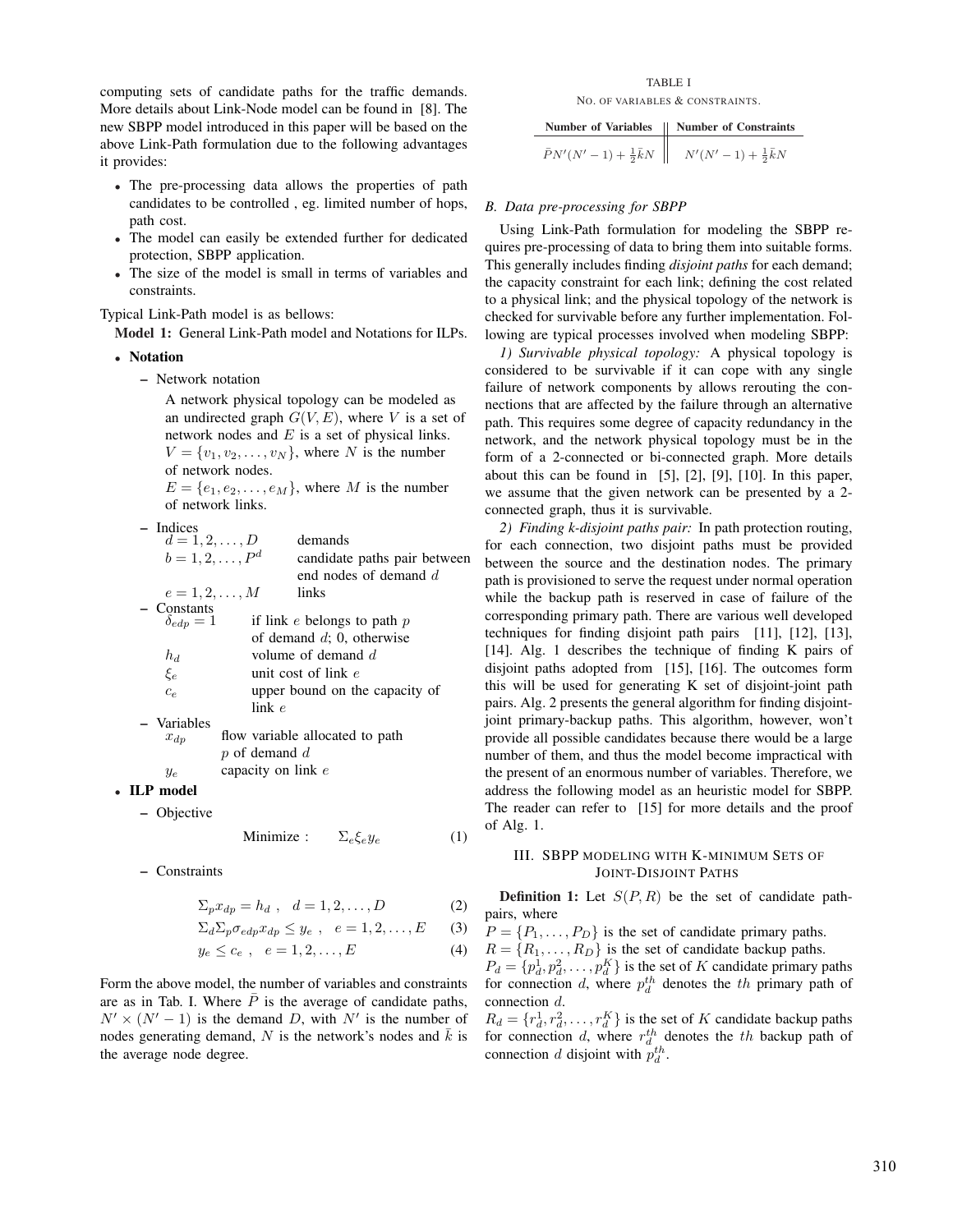The set of Joint-Disjoint path-pairs of group demands denote as  $H = \{H_{d,g,k}^l\}$ , where  $H_{d,g,k}^l$  is the set of joint-disjoint path pairs of the *k*th candidate primary of demand *d* in group demand *g* at share level *l*, with:  $H_{d,g,k}^l = \{S'(P',R')|S' \subseteq$  $S(P, R)$ } satisfying the following conditions:

*a*)  $\forall p'_i, p'_j \in P', p'_i \cap p'_j = \emptyset, i \neq j$ : primary paths disjoint. *b*)  $\forall r'_i, r'_j \in R', r'_i \cap r'_j \neq \emptyset, i \neq j$ : backup paths joint. *c*) ∃ $e_i$  ∈ *E*,  $\sum_{p \in P'} e_i = l$  : shared level.

Model 2: Proposed new ILP model for Joint SBPP

## • Notation

- Network notation
	- Similar to Model 1.

| - Indices                                     |                                      |
|-----------------------------------------------|--------------------------------------|
| н                                             | set of disjoint-joint path-pair      |
|                                               | candidates                           |
| $d = 1, 2, , D$                               | demands                              |
| $e = 1, 2, , M$                               | links                                |
| $p = 1, 2, , n$                               | $p \in H$                            |
| - Constants                                   |                                      |
| $\delta_{edb} = 1$                            | if link $e$ belongs to path $b$      |
|                                               | of demand $d$ ; 0, otherwise.        |
| $\sigma_{eap} = \Sigma_{b\in p} \delta_{edb}$ | if path-pair $b^{th}$ in S uses link |
|                                               | $e$ belongs to set $p$ of group      |
|                                               | demand $g = \{d_i\};$                |
|                                               | 0, otherwise.                        |
| $h_d$                                         | volume of demand. $d$                |
| $\xi_e$                                       | unit cost of link. e                 |
| W                                             | upper bound on the amount            |
|                                               | of capacity of link $e$ .            |
| - Variables                                   |                                      |
|                                               |                                      |

## Algorithm 1 : K disjoint-path pairs

**Input :** An indirected graph  $G(V, E)$ , a pair of source and destination nodes (*s, d*), and the number of shortest disjoint-path pairs required.

Output: A set of K-shortest disjoint-path pairs.

- 1: Take a shortest path between the source *s* and destination *d*, using one of the shortest path algorithms, eg. modified Dijkstra or BFS [13], [8]. Denote this as *p*.
- 2: Define the direction of each link traversed in *p* from *s* toward *d* as positive direction.
- 3: Remove all directed links on the shortest path *p* and replace them with reverse direction and negative weight of each such link (eg. by multiplying the original link's cost with  $-1$ ).
- 4: Find K least cost paths from *s* to *d* in the modified graph using the algorithm in [17]. Denote these as the set of paths  $S = \{s_1, s_2, \ldots, s_K\}.$
- 5: For each pair of paths (*p, s*i), remove any link of the original graph traversed by both  $p$  and  $s_i$ . These are called *interlacing links*. Identify all path segments by the link removal from path  $p$  and  $s_i$ . Such pathpairs form the K-disjoint path pairs (*P pairs*) =  $\{(w_1, r_1), (w_2, r_2), \ldots, (w_K, r_K)\}.$

| $x_{dap}$ | flow variable allocated to set $p$ |
|-----------|------------------------------------|
|           | demand d of group $q$              |
| $y_e$     | capacity on link $e$               |

• ILP model

– Objective

Minimize  $\Sigma_e \xi_e y_e$  (5)

– Constraints

$$
\Sigma_p x_{dgp} = h_d \ , \ d \in D \tag{6}
$$

$$
\Sigma_d \Sigma_p \sigma_{egp} x_{dgp} \leq y_e , \quad e = 1, 2, \dots, E \qquad (7)
$$

$$
y_e \le c_e , \quad e = 1, 2, \dots, E \tag{8}
$$

The number of variables and constraints that are introduced in the new SBPP model are given in Tab. II.

TABLE II

NO. OF VARIABLES & CONSTR. IN JOINT SBPP

|                                       | Number of Variables   Number of Constraints |
|---------------------------------------|---------------------------------------------|
| $\bar{P}N'(N'-1)+\frac{1}{2}\bar{k}N$ | $N'(N'-1)+\frac{1}{2}\bar{k}N$              |

#### *Routing cost vs. network congestion:*

Optimization models for wavelength routing currently have objective functions aimed at reducing either the network congestion level (referred to as *CongMin*) or the total wavelength channels used (referred to as *CapMin*) [15]. The purpose of the *CongMin* scheme is balancing the network load, thus lowering the number of wavelength channels needed and reducing the blocking probability for future connections. However, the total cost or capacities used by *CongMin* is usually higher compared to the *CapMin* scheme. In contrast, when the objective function has employed the *CapMin* scheme, the total network capacities used may be reduced, but the utilized wavelength channels on some links in the network can reach their upper limit, thus no future demands can be served via those links.

By combining the above two schemes into the objective function of the ILP model, we can control and balance the capacity utilization and congestion level of the network. To do that, we need to introduce some new identities into the model as follows:

• Constants

 $f_p = \sum_p \sigma_{eqp}$  total capacity used by set *p* 

• Variables

- *α* max congestion of the network
- The modified ILP model: If we define  $f_{sum} = \sum_p f_p$ and  $f_{max} = k\alpha$ , where k is the controlling factor, then: – Objective

Minimize 
$$
f_{sum} + f_{max}
$$
 (9)

– Constraints

$$
\Sigma_p x_{dgp} = h_d \ , \ d \in D \tag{10}
$$

$$
\Sigma_d \Sigma_p \sigma_{egp} x_{dgp} \le \alpha \tag{11}
$$

 $\alpha \leq W$  (12)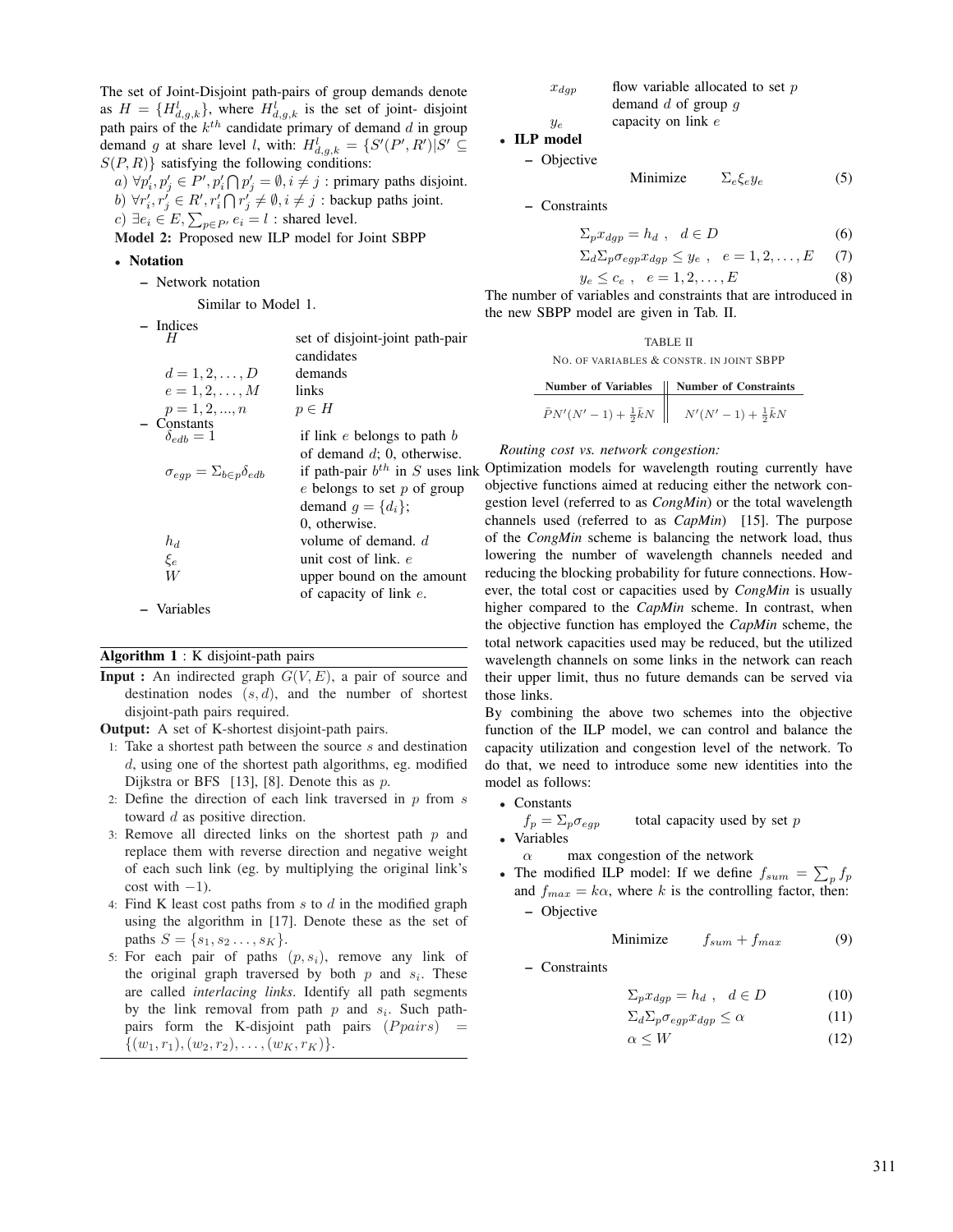Algorithm 2 Finding Joint-Disjoint Primary-Backup paths

**Input :** An undirected graph  $G(V, E)$ ,  $T = \{t_1, t_2, \ldots, t_D\}$ is the set of connection demands *D* over the network, where  $t_i$  denotes the connection between node pair  $\{s_i, d_i\}$ required for each demand *d*. A set of candidate disjoint path-pairs  $S = (P, R)$  as in Definition 1

Output: Set of Joint-Disjoint path pairs *H* of demand *D* at different share levels.

1: Finding primary disjoint path of *K* shortest path-pair for each demand  $d \in D$ :

init.  $i \leftarrow 1$ for every  $p_d^i$  do  $dP_d^i \leftarrow \{p_d^i\}$ end for while  $i < D$  do for  $j = 1 \rightarrow K$  do for  $t = i + 1 \rightarrow D$  do for  $s = 1 \rightarrow K$  do if  $p_i^j \bigcap p_t^s = \emptyset \wedge b_i^j \bigcap b_t^s \neq \emptyset$  $dP_i^j \leftarrow dP_i^j + \{p_t^s\}$ end if end for end for end for  $i \leftarrow i + 1$ end while 2: Generate *H α* ← *Sharef actor* for  $d = 1 \rightarrow D$  do for  $i = 1 \rightarrow K$  do for  $j = 2 \rightarrow \alpha$  do  $\overline{N} \leftarrow C^j_{\{dP^i_d\}}$ <br>**if**  $\forall n \in \overline{N}$ ,  $\exists e \in E$ ,  $\sum_b e_b = i$  then  $H^j_{\{d\},i} \leftarrow \{n\}$ end if end for end for end for

contains information about the number of *k* shortest pathpair candidates that the program generates and is used in the model, and the maximum allowable sharing per physical link in the network. Note that the number of candidates *k* for each demand are not necessarily the same; they can have different values, eg. demand 1 of connection  $(1-4)$  may have the  $k = 3$ candidate path-pairs due to the limits of the physical network, while demand 4 of connection  $(2-4)$  can have the  $k = 5$ candidate path-pairs. The details of the solution given by

TABLE III LINK CONFIGURATION

| Link index | end nodes      | capacity | cost |
|------------|----------------|----------|------|
|            |                |          |      |
|            | $1 - 2$        | 12       |      |
| 2          | $1-6$          | 12       |      |
| 3          | $2 - 3$        | 12       |      |
|            | $3-4$<br>$3-5$ | 12       |      |
| 5          |                | 12       |      |
|            | $4 - 7$        | 12       |      |
|            | $5 - 7$        | 12       |      |
|            | $6 - 7$        | 12       |      |

TABLE IV OTHER CONFIGURATION

| <b>Description</b>                                                  | value |
|---------------------------------------------------------------------|-------|
| Number of candidate path pairs<br>Max. allowable of shared per link |       |

TABLE V CONNECTION DEMANDS

| <b>Traffic index</b> | <b>Source</b> | <b>Destination</b> |
|----------------------|---------------|--------------------|
|                      |               |                    |
|                      |               |                    |
|                      |               | 5                  |
|                      |               |                    |
|                      |               |                    |
|                      |               |                    |
|                      |               |                    |

#### IV. SIMULATION AND DISCUSSION

In this section, we illustrate the performance of our proposed model through an example using a small randomly generated network. Note that our purpose is to demonstrate the abilities of the new ILP model, therefore a small number of traffic demands are used for the simulation. Fig. 1 shows the randomly generated network which has 7 nodes and 8 links, and has the link configuration and connection demands as shown in tables III, IV and V. In table III, each physical link of the network is assigned an index. For simplicity, all links have the same capacity and cost. In table V, each traffic is also assigned an index. By indexing the network links and demands, the implementation of the model is much easier and we can create the cross reference table for the translation of the solution from the ILP solver. Table IV

the ILP solver are shown in tables VI and VII. Table VI contains the routing details of each demand for both primary path (indicated by letter P) and backup path (indicated by the letter B). The last column of the table gives the indices of the corresponding demands used for cross referencing with



Fig. 1. An arbitrary network